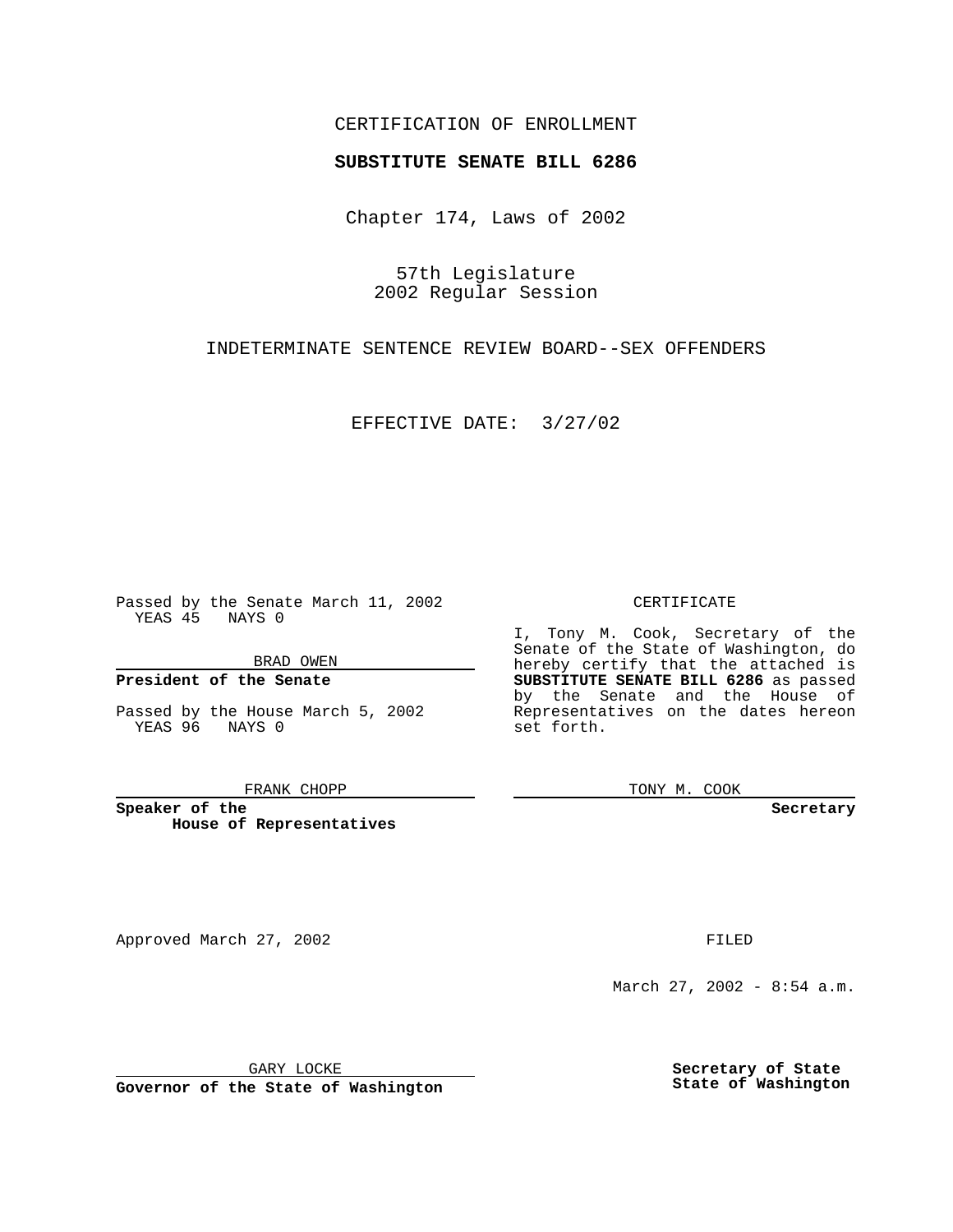# **SUBSTITUTE SENATE BILL 6286** \_\_\_\_\_\_\_\_\_\_\_\_\_\_\_\_\_\_\_\_\_\_\_\_\_\_\_\_\_\_\_\_\_\_\_\_\_\_\_\_\_\_\_\_\_\_\_

\_\_\_\_\_\_\_\_\_\_\_\_\_\_\_\_\_\_\_\_\_\_\_\_\_\_\_\_\_\_\_\_\_\_\_\_\_\_\_\_\_\_\_\_\_\_\_

AS AMENDED BY THE HOUSE

Passed Legislature - 2002 Regular Session

**State of Washington 57th Legislature 2002 Regular Session**

**By** Senate Committee on Human Services & Corrections (originally sponsored by Senators Long and Hargrove)

READ FIRST TIME 02/04/2002.

 AN ACT Relating to the time permitted for review by the indeterminate sentence review board of sex offenders who are sentenced to short sentences under RCW 9.94A.712; amending RCW 9.95.420 and 9.95.011; and declaring an emergency.

BE IT ENACTED BY THE LEGISLATURE OF THE STATE OF WASHINGTON:

 **Sec. 1.** RCW 9.95.420 and 2001 2nd sp.s. c 12 s 306 are each amended to read as follows:

 (1)(a) Except as provided in (c) of this subsection, before the expiration of the minimum term, as part of the end of sentence review process under RCW 72.09.340, 72.09.345, and where appropriate, 72.09.370, the department shall conduct, and the offender shall participate in, an examination of the offender, incorporating methodologies that are recognized by experts in the prediction of sexual dangerousness, and including a prediction of the probability that the offender will engage in sex offenses if released.

 (b) The board may contract for an additional, independent examination, subject to the standards in this section.

18 (c) If at the time the sentence is imposed by the superior court the offender's minimum term has expired or will expire within one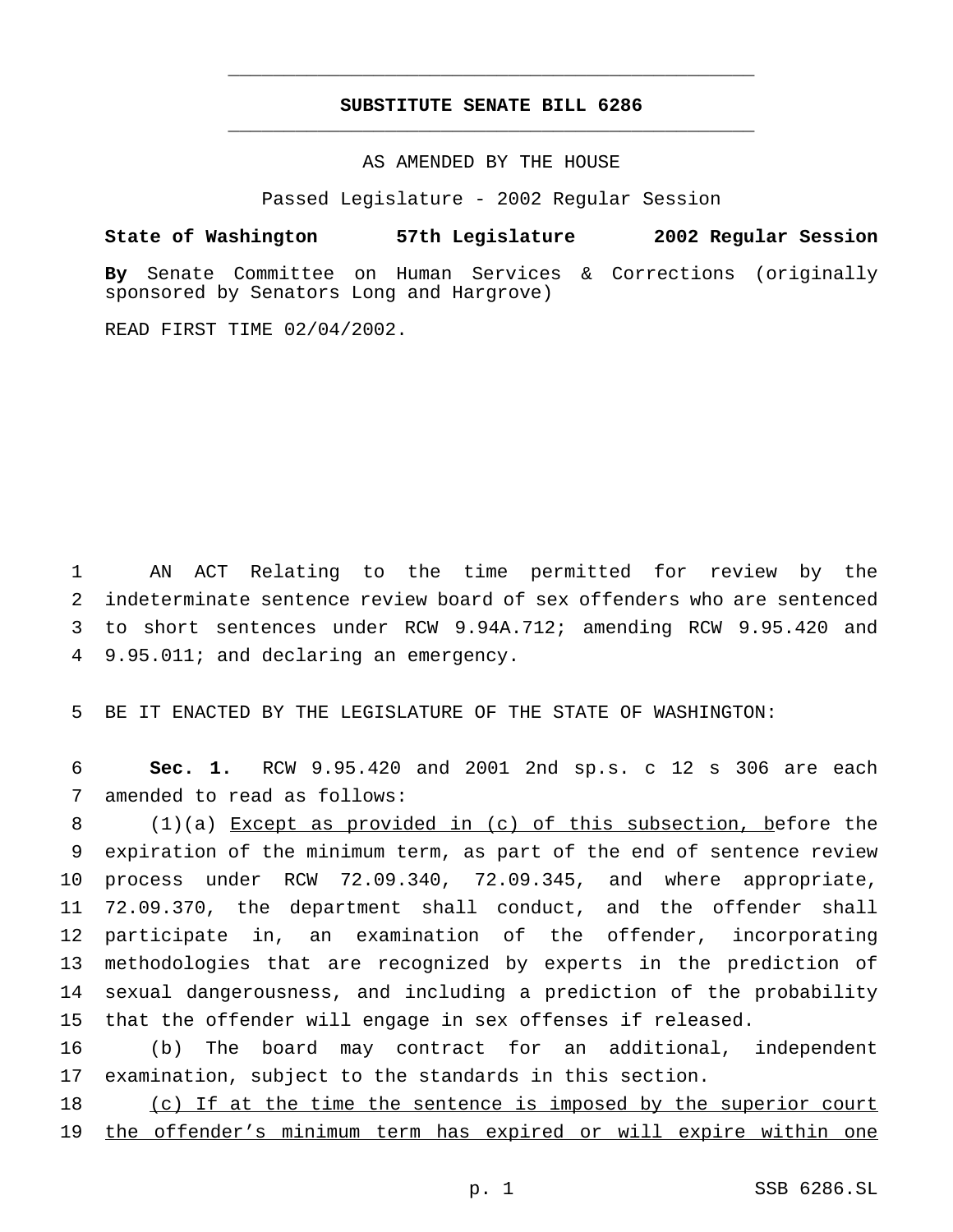1 hundred twenty days of the sentencing hearing, the department shall conduct, within ninety days of the offender's arrival at a department 3 of corrections facility, and the offender shall participate in, an 4 examination of the offender, incorporating methodologies that are recognized by experts in the prediction of sexual dangerousness, and including a prediction of the probability that the offender will engage in sex offenses if released.

 (2) The board shall impose the conditions and instructions provided for in RCW 9.94A.720. The board shall consider the department's recommendations and may impose conditions in addition to those recommended by the department. The board may impose or modify conditions of community custody following notice to the offender.

13 (3)(a) Except as provided in (b) of this subsection, no later than ninety days before expiration of the minimum term, but after the board receives the results from the end of sentence review process and the recommendations for additional or modified conditions of community custody from the department, the board shall conduct a hearing to determine whether it is more likely than not that the offender will engage in sex offenses if released on conditions to be set by the board. The board may consider an offender's failure to participate in an evaluation under subsection (1) of this section in determining whether to release the offender. The board shall order the offender released, under such affirmative and other conditions as the board determines appropriate, unless the board determines by a preponderance of the evidence that, despite such conditions, it is more likely than not that the offender will commit sex offenses if released. If the board does not order the offender released, the board shall establish a new minimum term, not to exceed an additional two years.

29 (b) If at the time the offender's minimum term has expired or will expire within one hundred twenty days of the offender's arrival at a 31 department of correction's facility, then no later than one hundred 32 twenty days after the offender's arrival at a department of corrections 33 facility, but after the board receives the results from the end of sentence review process and the recommendations for additional or modified conditions of community custody from the department, the board 36 shall conduct a hearing to determine whether it is more likely than not 37 that the offender will engage in sex offenses if released on conditions to be set by the board. The board may consider an offender's failure to participate in an evaluation under subsection (1) of this section in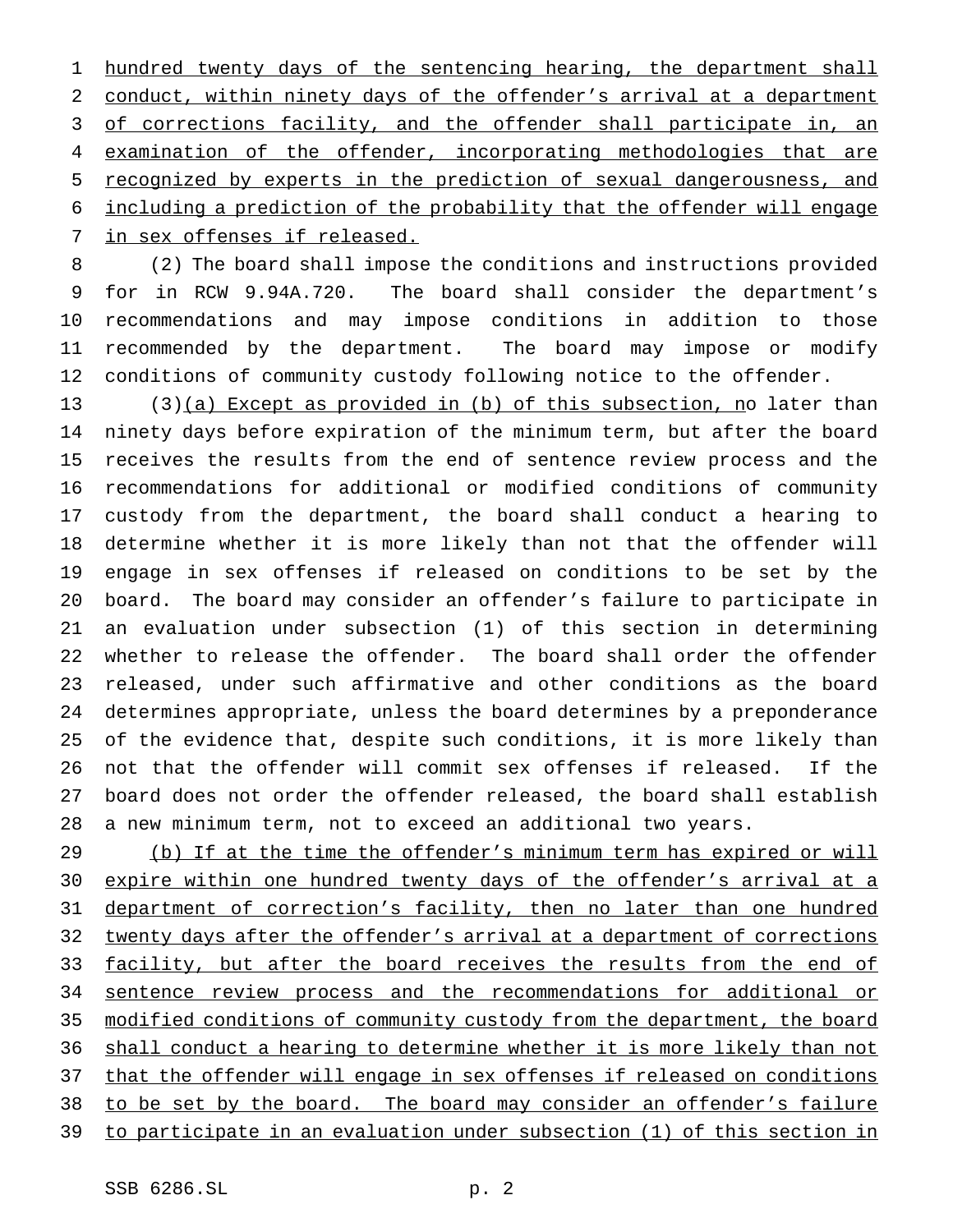1 determining whether to release the offender. The board shall order the offender released, under such affirmative and other conditions as the 3 board determines appropriate, unless the board determines by a 4 preponderance of the evidence that, despite such conditions, it is more likely than not that the offender will commit sex offenses if released. 6 If the board does not order the offender released, the board shall establish a new minimum term, not to exceed an additional two years.

 **Sec. 2.** RCW 9.95.011 and 2001 2nd sp.s. c 12 s 320 are each amended to read as follows:

 (1) When the court commits a convicted person to the department of corrections on or after July 1, 1986, for an offense committed before July 1, 1984, the court shall, at the time of sentencing or revocation of probation, fix the minimum term. The term so fixed shall not exceed the maximum sentence provided by law for the offense of which the person is convicted.

 The court shall attempt to set the minimum term reasonably consistent with the purposes, standards, and sentencing ranges adopted under RCW 9.94A.850, but the court is subject to the same limitations as those placed on the board under RCW 9.92.090, 9.95.040 (1) through (4), 9.95.115, 9A.32.040, 9A.44.045, and chapter 69.50 RCW. The court's minimum term decision is subject to review to the same extent as a minimum term decision by the parole board before July 1, 1986.

 Thereafter, the expiration of the minimum term set by the court minus any time credits earned under RCW 9.95.070 and 9.95.110 constitutes the parole eligibility review date, at which time the board may consider the convicted person for parole under RCW 9.95.100 and 9.95.110 and chapter 72.04A RCW. Nothing in this section affects the board's authority to reduce or increase the minimum term, once set by the court, under RCW 9.95.040, 9.95.052, 9.95.055, 9.95.070, 9.95.080, 9.95.100, 9.95.115, 9.95.125, or 9.95.047.

 (2)(a) Except as provided in (b) of this subsection, not less than ninety days prior to the expiration of the minimum term of a person sentenced under RCW 9.94A.712, for a sex offense committed on or after 34 ((July)) September 1, 2001, less any time credits permitted by statute, the board shall review the person for conditional release to community custody as provided in RCW 9.95.420. If the board does not release the person, it shall set a new minimum term not to exceed an additional two